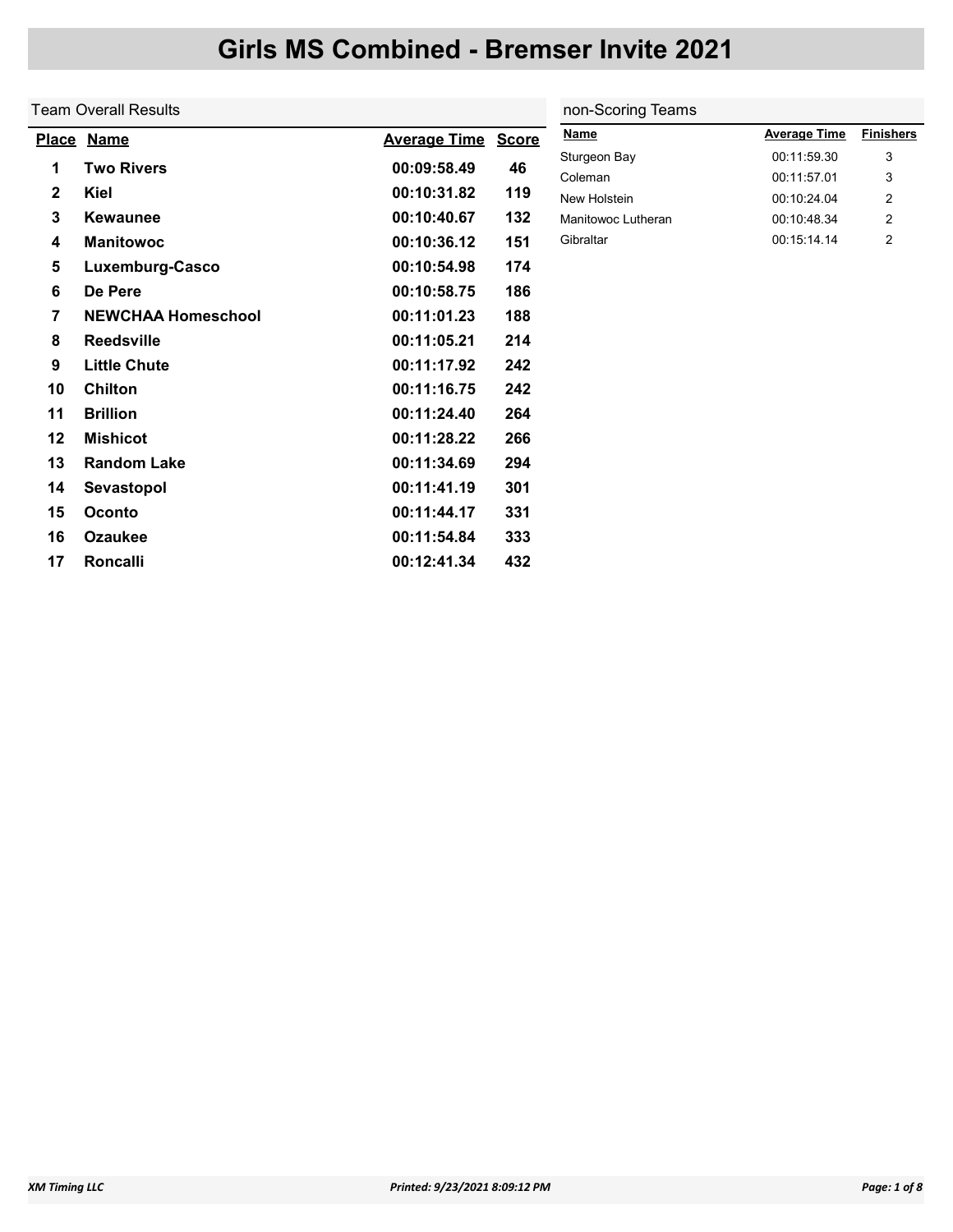Team Results

|                      | <b>Place Team Name</b> |                              |      |                               | <b>Average Time</b> | # of Finishers Team Score |              |
|----------------------|------------------------|------------------------------|------|-------------------------------|---------------------|---------------------------|--------------|
| 1                    | <b>Two Rivers</b>      |                              |      |                               | 00:09:58.49         | 15                        | 46           |
|                      | <b>Team Position</b>   | <b>Overall Position</b>      | Bib# | Name                          |                     | <b>Chip Time</b>          | <b>Score</b> |
|                      | 1                      | 3                            | 1218 | <b>Allie Gallagher</b>        |                     | 00:09:21.89               | 3            |
|                      | $\mathbf 2$            | 5                            | 1228 | Sophia Soukup                 |                     | 00:09:54.71               | 5            |
|                      | 3                      | 6                            | 1217 | Angie Bianchi                 |                     | 00:09:57.54               | 6            |
|                      | 4                      | 14                           | 1230 | <b>Rylee Timm</b>             |                     | 00:10:11.48               | 13           |
|                      | 5                      | 21                           | 1220 | <b>Amber Green</b>            |                     | 00:10:26.85               | 19           |
|                      | 6                      | 84                           | 1221 | Allie Hodges                  |                     | 00:12:04.37               | (74)         |
|                      | $\overline{7}$         | 90                           | 1227 | <b>Madison O'Toole</b>        |                     | 00:12:09.80               | (79)         |
| $\mathbf{2}$         | Kiel                   |                              |      |                               | 00:10:31.82         | 11                        | 119          |
|                      | <b>Team Position</b>   | <b>Overall Position</b>      | Bib# | Name                          |                     | <b>Chip Time</b>          | <b>Score</b> |
|                      | 1                      | $\mathbf{2}$                 | 508  | <b>Addison Vogel</b>          |                     | 00:09:19.36               | $\mathbf{2}$ |
|                      | $\mathbf 2$            | 29                           | 499  | Jayda Arenz                   |                     | 00:10:45.57               | 26           |
|                      | 3                      | 32                           | 505  | <b>Chelsea Schmidt</b>        |                     | 00:10:47.51               | 29           |
|                      | 4                      | 34                           | 502  | <b>Cara Madson</b>            |                     | 00:10:47.88               | 30           |
|                      | 5                      | 36                           | 507  | <b>Ella VanderMeer</b>        |                     | 00:10:58.81               | 32           |
|                      | 6                      | 68                           | 498  | Meredith Achter               |                     | 00:11:37.81               | (61)         |
|                      | 7                      | 69                           | 501  | Nina Kraus                    |                     | 00:11:38.06               | (62)         |
| 3                    | <b>Kewaunee</b>        |                              |      |                               | 00:10:40.67         | 9                         | 132          |
|                      | <b>Team Position</b>   | <b>Overall Position</b>      | Bib# | <u>Name</u>                   |                     | <b>Chip Time</b>          | <u>Score</u> |
|                      | 1                      | 4                            | 445  | <b>Hannah Miller</b>          |                     | 00:09:44.02               | 4            |
|                      | $\mathbf 2$            | 26                           | 444  | <b>Kaylyn Martin</b>          |                     | 00:10:38.42               | 23           |
|                      | 3                      | 27                           | 449  | Jakayla Steinhorst            |                     | 00:10:40.64               | 24           |
|                      | 4                      | 41                           | 447  | <b>Chyanne Robinson</b>       |                     | 00:11:04.49               | 37           |
|                      | 5                      | 49                           | 441  | <b>Charlotte Bootz</b>        |                     | 00:11:15.79               | 44           |
|                      | 6                      | 94                           | 442  | Vivian Bootz                  |                     | 00:12:15.09               | (83)         |
|                      | $\overline{7}$         | 114                          | 443  | Emma Farr                     |                     | 00:12:28.68               | (95)         |
| 4                    | <b>Manitowoc</b>       |                              |      |                               | 00:10:36.12         | 11                        | 151          |
|                      | <b>Team Position</b>   | <b>Overall Position</b>      | Bib# | <u>Name</u>                   |                     | <b>Chip Time</b>          | <b>Score</b> |
|                      | 1                      | 1                            | 670  | Sarah Bolchen                 |                     | 00:09:17.60               | 1            |
|                      | $\mathbf 2$            | 11                           | 669  | <b>Grace Backus</b>           |                     | 00:10:07.55               | 10           |
|                      | 3                      | 13                           | 673  | Norah Free                    |                     | 00:10:09.97               | 12           |
|                      | 4                      | 46                           | 672  | <b>Calla Eichmann</b>         |                     | 00:11:08.43               | 42           |
|                      | 5                      | 97                           | 681  | <b>Emily Rabitz</b>           |                     | 00:12:17.04               | 86           |
|                      | 6                      | 130                          | 675  | Paige Hinz                    |                     | 00:13:07.17               | (102)        |
|                      | $\overline{7}$         | 131                          | 671  | Luna Buie                     |                     | 00:13:07.32               | (103)        |
| 5                    | Luxemburg-Casco        |                              |      |                               | 00:10:54.98         | 25                        | 174          |
|                      | <b>Team Position</b>   | <b>Overall Position Bib#</b> |      | <b>Name</b>                   |                     | <b>Chip Time</b>          | <b>Score</b> |
|                      | 1                      | 12                           | 625  | Sienna Blohowiak              |                     | 00:10:09.38               | 11           |
|                      | 2                      | 24                           | 627  | <b>Ellison Bosman</b>         |                     | 00:10:31.48               | 21           |
|                      | 3                      | 50                           | 635  | Abi Mleziva                   |                     | 00:11:16.09               | 45           |
|                      | 4                      | 53                           | 640  | <b>Morgan Rank</b>            |                     | 00:11:18.91               | 48           |
|                      | 5                      | 54                           | 636  | <b>Maria Morozov</b>          |                     | 00:11:19.05               | 49           |
|                      | 6                      | 65                           | 628  | Carly Delebreau               |                     | 00:11:35.29               | (58)         |
|                      | $\overline{7}$         | 66                           | 638  | Katelyn Piesler               |                     | 00:11:37.05               | (59)         |
| 6                    | De Pere                |                              |      |                               | 00:10:58.75         | 13                        | 186          |
|                      | <b>Team Position</b>   | <b>Overall Position</b>      | Bib# | <b>Name</b>                   |                     | <b>Chip Time</b>          | <b>Score</b> |
|                      | 1                      | 16                           | 360  | <b>Abigail Tassoul</b>        |                     | 00:10:19.57               | 15           |
|                      | $\mathbf 2$            | 19                           | 359  | <b>Sydney Sturdivant</b>      |                     | 00:10:23.13               | 17           |
| <b>XM Timing LLC</b> |                        |                              |      | Printed: 9/23/2021 8:09:12 PM |                     |                           | Page: 2 of 8 |
|                      |                        |                              |      |                               |                     |                           |              |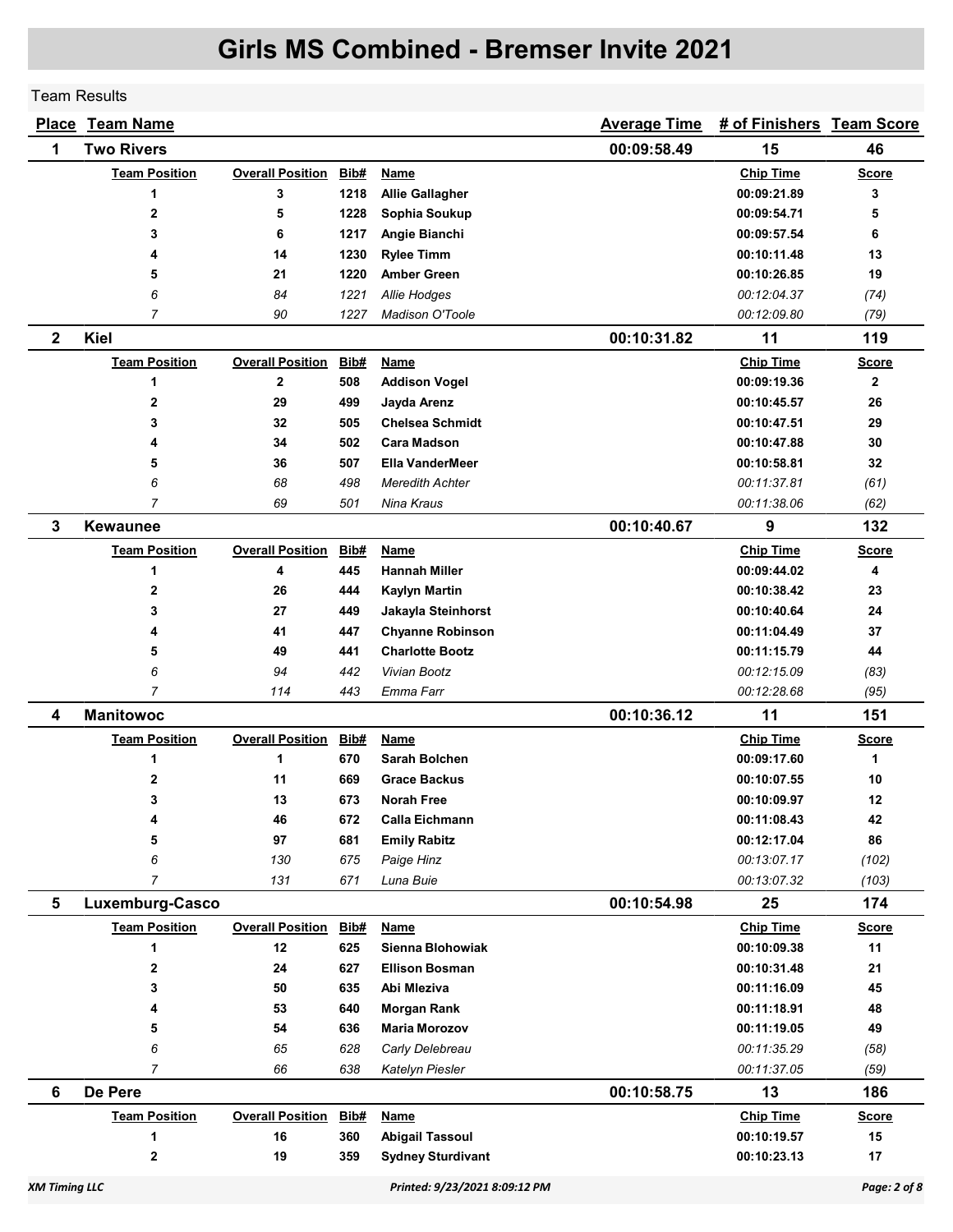|                      | 3                         | 40                           | 355  | <b>Grace Kodanko</b>          |             | 00:11:03.96      | 36             |
|----------------------|---------------------------|------------------------------|------|-------------------------------|-------------|------------------|----------------|
|                      | 4                         | 52                           | 357  | <b>Adaiah Rezachek</b>        |             | 00:11:16.69      | 47             |
|                      | 5                         | 81                           | 349  | <b>Samantha Christensen</b>   |             | 00:11:50.40      | 71             |
|                      | 6                         | 98                           | 353  | Kaylee Hope                   |             | 00:12:17.56      | (87)           |
|                      | 7                         | 103                          | 350  | <b>Addison Debbout</b>        |             | 00:12:20.44      | (89)           |
| $\overline{7}$       | <b>NEWCHAA Homeschool</b> |                              |      |                               | 00:11:01.23 | 5                | 188            |
|                      | <b>Team Position</b>      | <b>Overall Position</b>      | Bib# | Name                          |             | <b>Chip Time</b> | <b>Score</b>   |
|                      | 1                         | 8                            | 811  | <b>Greta Martens</b>          |             | 00:10:01.74      | $\overline{7}$ |
|                      | $\mathbf{2}$              | 15                           | 809  | <b>Camille Haller</b>         |             | 00:10:15.22      | 14             |
|                      | 3                         | 25                           | 814  | <b>Milli Paul</b>             |             | 00:10:37.65      | 22             |
|                      | 4                         | 51                           | 815  | <b>Anna Schactner</b>         |             | 00:11:16.51      | 46             |
|                      | 5                         | 124                          | 810  | Sara Long                     |             | 00:12:55.06      | 99             |
| 8                    | <b>Reedsville</b>         |                              |      |                               | 00:11:05.21 | 8                | 214            |
|                      | <b>Team Position</b>      | <b>Overall Position</b>      | Bib# | <b>Name</b>                   |             | <b>Chip Time</b> | <b>Score</b>   |
|                      | 1                         | 9                            | 1036 | <b>Megan Rezba</b>            |             | 00:10:02.74      | 8              |
|                      | 2                         | 55                           | 1040 | JoJo Taddy                    |             | 00:11:20.17      | 50             |
|                      | 3                         | 56                           | 1038 | <b>Willow Spencer</b>         |             | 00:11:20.75      | 51             |
|                      | 4                         | 57                           | 1037 | Ella Skaletski                |             | 00:11:20.80      | 52             |
|                      | 5                         | 58                           | 1039 | <b>Katie Stetson</b>          |             | 00:11:21.60      | 53             |
|                      | 6                         | 106                          | 1035 | Clare Delsman                 |             | 00:12:22.09      | (91)           |
|                      | $\overline{7}$            | 169                          | 1041 | Audrey VanderLinden           |             | 00:14:37.41      | (114)          |
| 9                    | <b>Little Chute</b>       |                              |      |                               | 00:11:17.92 | 10               | 242            |
|                      | <b>Team Position</b>      | <b>Overall Position</b>      | Bib# | Name                          |             | <b>Chip Time</b> | Score          |
|                      | 1                         | 28                           | 551  | <b>Laine Hietpas</b>          |             | 00:10:40.78      | 25             |
|                      | 2                         | 37                           | 549  | <b>Campbell DeBoth</b>        |             | 00:10:59.19      | 33             |
|                      | 3                         | 62                           | 556  | <b>Evelyn Van Hoof</b>        |             | 00:11:30.08      | 57             |
|                      | 4                         | 67                           | 546  | Olivia Audette                |             | 00:11:37.62      | 60             |
|                      | 5                         | 76                           | 553  | <b>Audrey Moberg</b>          |             | 00:11:41.95      | 67             |
|                      | 6                         | 93                           | 552  | Lilah McGregor                |             | 00:12:12.11      | (82)           |
|                      | $\overline{7}$            | 122                          | 547  | Jasmine Beckman               |             | 00:12:44.45      | (97)           |
| 10                   | <b>Chilton</b>            |                              |      |                               | 00:11:16.75 | 8                | 242            |
|                      | <b>Team Position</b>      | <b>Overall Position</b>      | Bib# | <b>Name</b>                   |             | <b>Chip Time</b> | <u>Score</u>   |
|                      | 1                         | 23                           | 256  | <b>Morgan Mueller</b>         |             | 00:10:29.93      | 20             |
|                      | 2                         | 45                           | 258  | Zoey Povsha                   |             | 00:11:06.82      | 41             |
|                      | 3                         | 59                           | 257  | <b>Aubrey Plate</b>           |             | 00:11:24.83      | 54             |
|                      | 4                         | 60                           | 259  | Iyla Wieting                  |             | 00:11:28.76      | 55             |
|                      | 5                         | 82                           | 254  | Anna Lemke                    |             | 00:11:53.43      | 72             |
|                      | 6                         | 95                           | 253  | <b>Addison Brown</b>          |             | 00:12:15.72      | (84)           |
|                      | $\overline{7}$            | 123                          | 260  | Jordyn Woelfel                |             | 00:12:51.94      | (98)           |
| 11                   | <b>Brillion</b>           |                              |      |                               | 00:11:24.40 | 8                | 264            |
|                      | <b>Team Position</b>      | <b>Overall Position Bib#</b> |      | <b>Name</b>                   |             | <b>Chip Time</b> | <b>Score</b>   |
|                      | 1                         | 10                           | 184  | Alana Kempen                  |             | 00:10:04.39      | 9              |
|                      | 2                         | 47                           | 187  | <b>Malia Piepenburg</b>       |             | 00:11:08.85      | 43             |
|                      | 3                         | 71                           | 186  | <b>Grace Krueger</b>          |             | 00:11:39.97      | 64             |
|                      | 4                         | 83                           | 188  | Karma Schuh                   |             | 00:12:03.89      | 73             |
|                      | 5                         | 85                           | 183  | <b>Reese Cherney</b>          |             | 00:12:04.91      | 75             |
|                      | 6                         | 111                          | 182  | Aubrey Baeten                 |             | 00:12:25.12      | (93)           |
|                      | $\overline{7}$            | 135                          | 189  | Jocelyn Tamm                  |             | 00:13:21.33      | (104)          |
| 12                   | <b>Mishicot</b>           |                              |      |                               | 00:11:28.22 | 10               | 266            |
|                      | <b>Team Position</b>      | <b>Overall Position</b>      | Bib# | Name                          |             | <b>Chip Time</b> | <b>Score</b>   |
|                      | 1                         | 38                           | 750  | Christa Stodola               |             | 00:11:01.68      | 34             |
|                      | 2                         | 39                           | 742  | <b>Maggie Butler</b>          |             | 00:11:02.99      | 35             |
| <b>XM Timing LLC</b> |                           |                              |      | Printed: 9/23/2021 8:09:12 PM |             |                  | Page: 3 of 8   |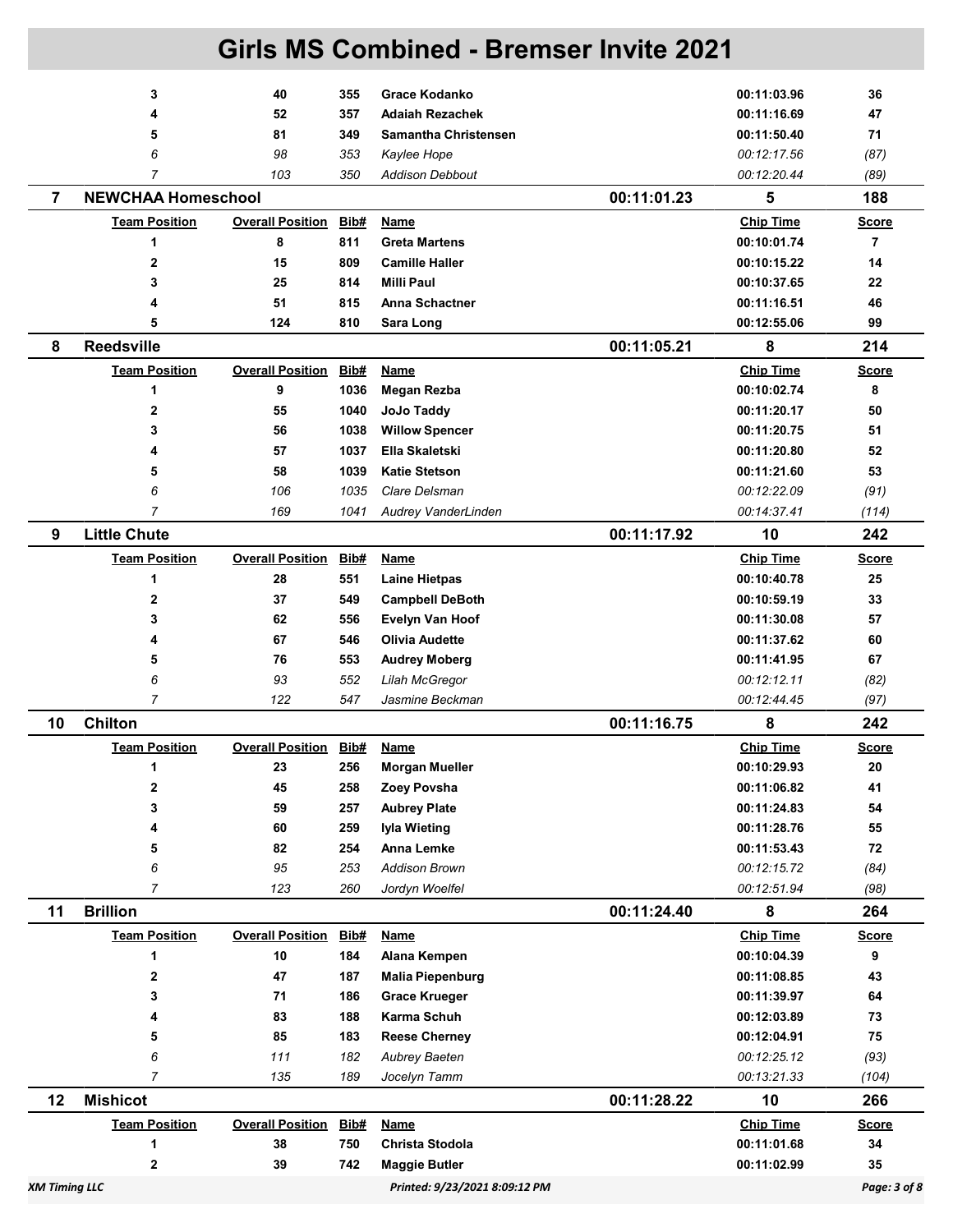|    | 3                         | 61                      | 746          | <b>Emersyn Greenwood</b>                         |             | 00:11:29.44                | 56             |
|----|---------------------------|-------------------------|--------------|--------------------------------------------------|-------------|----------------------------|----------------|
|    | 4                         | 73                      | 751          | Kenna Stodola                                    |             | 00:11:40.86                | 65             |
|    | 5                         | 86                      | 752          | <b>Teagan Turk</b>                               |             | 00:12:06.15                | 76             |
|    | 6                         | 89                      | 745          | Kayla Dondlinger                                 |             | 00:12:08.55                | (78)           |
|    | $\overline{7}$            | 107                     | 749          | Olivia Kaczrowski                                |             | 00:12:22.27                | (92)           |
| 13 | <b>Random Lake</b>        |                         |              |                                                  | 00:11:34.69 | 6                          | 294            |
|    | <b>Team Position</b>      | <b>Overall Position</b> | Bib#         | Name                                             |             | <b>Chip Time</b>           | <b>Score</b>   |
|    | 1                         | 20                      | 1010         | <b>Mia Evraets</b>                               |             | 00:10:24.56                | 18             |
|    | $\overline{2}$            | 30                      | 1013         | <b>Hailey Kelling</b>                            |             | 00:10:46.12                | 27             |
|    | 3                         | 91                      | 1014         | Sabrina Phalen                                   |             | 00:12:10.80                | 80             |
|    | 4                         | 92                      | 1016         | Lena Schoenefeld                                 |             | 00:12:11.82                | 81             |
|    | 5                         | 102                     | 1012         | McKayla Keller                                   |             | 00:12:20.17                | 88             |
|    | 6                         | 129                     | 1015         | Ella Rusch                                       |             | 00:13:05.60                | (101)          |
| 14 | Sevastopol                |                         |              |                                                  | 00:11:41.19 | 7                          | 301            |
|    | <b>Team Position</b>      | <b>Overall Position</b> | Bib#         | <b>Name</b>                                      |             | <b>Chip Time</b>           | <b>Score</b>   |
|    | 1                         | 17                      | 1097         | Sienna Cain                                      |             | 00:10:20.79                | 16             |
|    | $\mathbf{2}$              | 43                      | 1100         | Siena Rabach                                     |             | 00:11:05.62                | 39             |
|    | 3                         | 78                      | 1101         | Sadie Rikkola                                    |             | 00:11:46.07                | 69             |
|    | 4                         | 88                      | 1102         | <b>Abby Rock</b>                                 |             | 00:12:08.25                | 77             |
|    | 5                         | 128                     | 1098         | <b>Victoria Fiscus</b>                           |             | 00:13:05.23                | 100            |
|    | 6                         | 143                     | 1095         | Izzy Andreae                                     |             | 00:13:35.44                | (106)          |
|    | $\overline{7}$            | 186                     | 1096         | Selma Burtnett                                   |             | 00:17:22.06                | (115)          |
| 15 | <b>Oconto</b>             |                         |              |                                                  | 00:11:44.17 | 17                         | 331            |
|    | <b>Team Position</b>      | <b>Overall Position</b> | Bib#         | <b>Name</b>                                      |             | <b>Chip Time</b>           | <b>Score</b>   |
|    | 1                         | 42                      | 917          | Payton Letourneau                                |             | 00:11:05.09                | 38             |
|    | 2                         | 70                      | 920          | <b>Adelyn Martin</b>                             |             | 00:11:39.24                | 63             |
|    | 3                         | 75                      | 926          | <b>Sophie Trepanier</b>                          |             | 00:11:41.63                | 66             |
|    | 4                         | 80                      | 914          | <b>Romy Hyland</b>                               |             | 00:11:49.63                | 70             |
|    | 5                         | 112                     | 916          | Ashlyn LeTourneau                                |             | 00:12:25.25                | 94             |
|    | 6                         | 139                     | 919          | Emma Malczewski                                  |             | 00:13:26.97                | (105)          |
|    | 7                         | 151                     | 925          | Ella Thompson                                    |             | 00:13:46.55                | (111)          |
| 16 | <b>Ozaukee</b>            |                         |              |                                                  | 00:11:54.84 | 8                          | 333            |
|    | <b>Team Position</b>      | <b>Overall Position</b> | <b>Bib#</b>  | <b>Name</b>                                      |             | <b>Chip Time</b>           | <b>Score</b>   |
|    | 1                         | 31                      | 985          | <b>Piper Frank</b>                               |             | 00:10:46.69                | 28             |
|    | 2                         | 44                      | 984          | <b>Grace Bleichwehl</b>                          |             | 00:11:06.00                | 40             |
|    | 3                         | 77                      | 991          | Eva Van Minsel                                   |             | 00:11:42.83                | 68             |
|    | 4                         | 105                     | 986          | <b>Madison Glaeser</b>                           |             | 00:12:21.43                | 90             |
|    |                           |                         |              |                                                  |             |                            | 107            |
|    |                           |                         |              |                                                  |             |                            |                |
|    | 5<br>6                    | 145<br>147              | 990<br>989   | <b>Adriona Stielow</b><br>Millie Panske          |             | 00:13:37.25<br>00:13:39.17 |                |
|    | $\overline{7}$            | 148                     | 987          | Mija Kell                                        |             | 00:13:39.50                | (109)<br>(110) |
| 17 | Roncalli                  |                         |              |                                                  | 00:12:41.34 | 6                          | 432            |
|    |                           |                         | <b>Bib#</b>  | <b>Name</b>                                      |             |                            |                |
|    | <b>Team Position</b><br>1 | <b>Overall Position</b> |              |                                                  |             | <b>Chip Time</b>           | <b>Score</b>   |
|    | $\mathbf 2$               | 35                      | 1066<br>1067 | <b>Mallory Krajnek</b>                           |             | 00:10:48.34<br>00:12:16.50 | 31             |
|    | 3                         | 96<br>115               | 1065         | Sonya McClain                                    |             | 00:12:31.46                | 85<br>96       |
|    | 4                         | 146                     | 1068         | Anna Heyduk                                      |             |                            | 108            |
|    | 5                         | 162                     | 1070         | <b>Lillian Metzger</b><br><b>Emilie Suchomel</b> |             | 00:13:38.59<br>00:14:11.78 | 112            |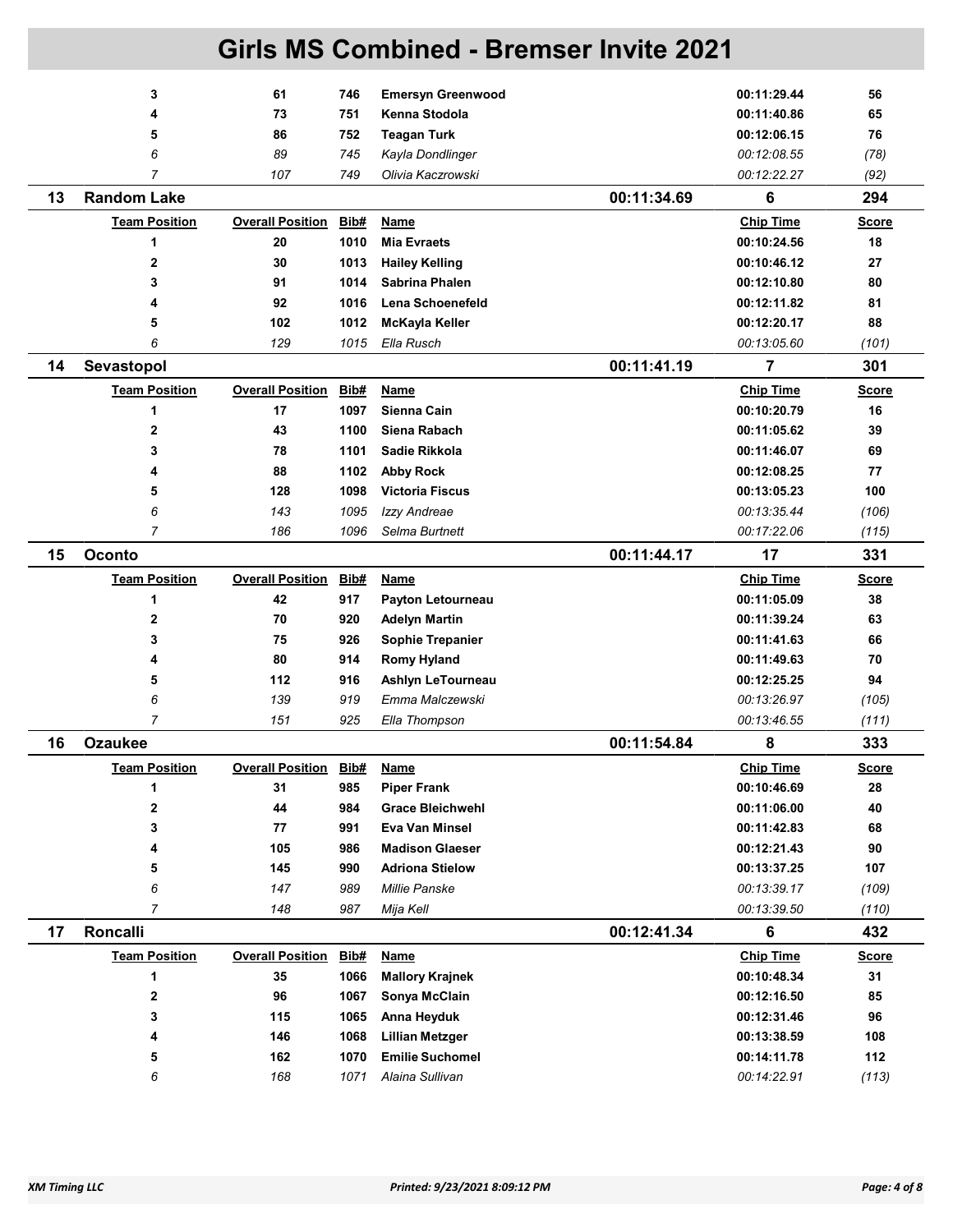#### Individual Overall Results

| <b>Overall</b> | Score Bib# Name |      |                          | <b>Class</b> | <b>Chip Time</b> | <u>Team</u>               |
|----------------|-----------------|------|--------------------------|--------------|------------------|---------------------------|
| 1              | 1               | 670  | Sarah Bolchen            | 8th          | 00:09:17.60      | <b>Manitowoc</b>          |
| 2              | $\mathbf 2$     | 508  | <b>Addison Vogel</b>     | 8th          | 00:09:19.36      | Kiel                      |
| 3              | 3               | 1218 | <b>Allie Gallagher</b>   | 6th          | 00:09:21.89      | <b>Two Rivers</b>         |
| 4              | 4               | 445  | <b>Hannah Miller</b>     | 8th          | 00:09:44.02      | Kewaunee                  |
| 5              | 5               | 1228 | Sophia Soukup            | 8th          | 00:09:54.71      | <b>Two Rivers</b>         |
| 6              | 6               | 1217 | Angie Bianchi            | 8th          | 00:09:57.54      | <b>Two Rivers</b>         |
| 7              | 0               | 785  | Zarayha Villalobos       | 6th          | 00:10:00.33      | <b>New Holstein</b>       |
| 8              | 7               | 811  | <b>Greta Martens</b>     | 6th          | 00:10:01.74      | <b>NEWCHAA Homeschool</b> |
| 9              | 8               | 1036 | <b>Megan Rezba</b>       | 8th          | 00:10:02.74      | <b>Reedsville</b>         |
| 10             | 9               | 184  | Alana Kempen             | 6th          | 00:10:04.39      | <b>Brillion</b>           |
| 11             | 10              | 669  | <b>Grace Backus</b>      | 8th          | 00:10:07.55      | <b>Manitowoc</b>          |
| 12             | 11              | 625  | Sienna Blohowiak         | 7th          | 00:10:09.38      | Luxemburg-Casco           |
| 13             | 12              | 673  | Norah Free               | 6th          | 00:10:09.97      | <b>Manitowoc</b>          |
| 14             | 13              | 1230 | <b>Rylee Timm</b>        | 8th          | 00:10:11.48      | <b>Two Rivers</b>         |
| 15             | 14              | 809  | <b>Camille Haller</b>    | 7th          | 00:10:15.22      | <b>NEWCHAA Homeschool</b> |
| 16             | 15              | 360  | <b>Abigail Tassoul</b>   | 8th          | 00:10:19.57      | De Pere                   |
| 17             | 16              | 1097 | Sienna Cain              | 8th          | 00:10:20.79      | Sevastopol                |
| 18             | 0               | 698  | <b>Hazel Fields</b>      | 6th          | 00:10:22.84      | Manitowoc Lutheran        |
| 19             | 17              | 359  | <b>Sydney Sturdivant</b> | 8th          | 00:10:23.13      | De Pere                   |
| 20             | 18              | 1010 | <b>Mia Evraets</b>       | 8th          | 00:10:24.56      | <b>Random Lake</b>        |
| 21             | 19              | 1220 | <b>Amber Green</b>       | 8th          | 00:10:26.85      | <b>Two Rivers</b>         |
| 22             | 0               | 1186 | Claire Quaderder         | 8th          | 00:10:29.65      | Sturgeon Bay              |
| 23             | 20              | 256  | <b>Morgan Mueller</b>    | 7th          | 00:10:29.93      | <b>Chilton</b>            |
| 24             | 21              | 627  | <b>Ellison Bosman</b>    | 7th          | 00:10:31.48      | Luxemburg-Casco           |
| 25             | 22              | 814  | <b>Milli Paul</b>        | 7th          | 00:10:37.65      | <b>NEWCHAA Homeschool</b> |
| 26             | 23              | 444  | Kaylyn Martin            | 6th          | 00:10:38.42      | Kewaunee                  |
| 27             | 24              | 449  | Jakayla Steinhorst       | 7th          | 00:10:40.64      | Kewaunee                  |
| 28             | 25              | 551  | <b>Laine Hietpas</b>     | 7th          | 00:10:40.78      | <b>Little Chute</b>       |
| 29             | 26              | 499  | Jayda Arenz              | 8th          | 00:10:45.57      | Kiel                      |
| 30             | 27              | 1013 | <b>Hailey Kelling</b>    | 8th          | 00:10:46.12      | <b>Random Lake</b>        |
| 31             | 28              | 985  | <b>Piper Frank</b>       | 6th          | 00:10:46.69      | Ozaukee                   |
| 32             | 29              | 505  | <b>Chelsea Schmidt</b>   | 8th          | 00:10:47.51      | Kiel                      |
| 33             | 0               | 784  | <b>Molly Lewis</b>       | 8th          | 00:10:47.75      | <b>New Holstein</b>       |
| 34             | 30              | 502  | <b>Cara Madson</b>       | 6th          | 00:10:47.88      | Kiel                      |
| 35             | 31              | 1066 | <b>Mallory Krajnek</b>   | 8th          | 00:10:48.34      | Roncalli                  |
| 36             | 32              | 507  | <b>Ella VanderMeer</b>   | 7th          | 00:10:58.81      | Kiel                      |
| 37             | 33              | 549  | <b>Campbell DeBoth</b>   | 8th          | 00:10:59.19      | <b>Little Chute</b>       |
| 38             | 34              | 750  | Christa Stodola          | 5th          | 00:11:01.68      | <b>Mishicot</b>           |
| 39             | 35              | 742  | <b>Maggie Butler</b>     | 6th          | 00:11:02.99      | <b>Mishicot</b>           |
| 40             | 36              | 355  | Grace Kodanko            | 8th          | 00:11:03.96      | De Pere                   |
| 41             | 37              | 447  | <b>Chyanne Robinson</b>  | 8th          | 00:11:04.49      | Kewaunee                  |
| 42             | 38              | 917  | Payton Letourneau        | 5th          | 00:11:05.09      | Oconto                    |
| 43             | 39              | 1100 | Siena Rabach             | 8th          | 00:11:05.62      | Sevastopol                |
| 44             | 40              | 984  | <b>Grace Bleichwehl</b>  | 6th          | 00:11:06.00      | <b>Ozaukee</b>            |
| 45             | 41              | 258  | Zoey Povsha              | 8th          | 00:11:06.82      | Chilton                   |
| 46             | 42              | 672  | Calla Eichmann           | 6th          | 00:11:08.43      | <b>Manitowoc</b>          |
| 47             | 43              | 187  | <b>Malia Piepenburg</b>  | 8th          | 00:11:08.85      | <b>Brillion</b>           |
| 48             | 0               | 696  | <b>Adriel Barthel</b>    | 6th          | 00:11:13.84      | Manitowoc Lutheran        |
| 49             | 44              | 441  | <b>Charlotte Bootz</b>   | 6th          | 00:11:15.79      | Kewaunee                  |
| 50             | 45              | 635  | Abi Mleziva              | 8th          | 00:11:16.09      | Luxemburg-Casco           |
| 51             | 46              | 815  | Anna Schactner           | 8th          | 00:11:16.51      | <b>NEWCHAA Homeschool</b> |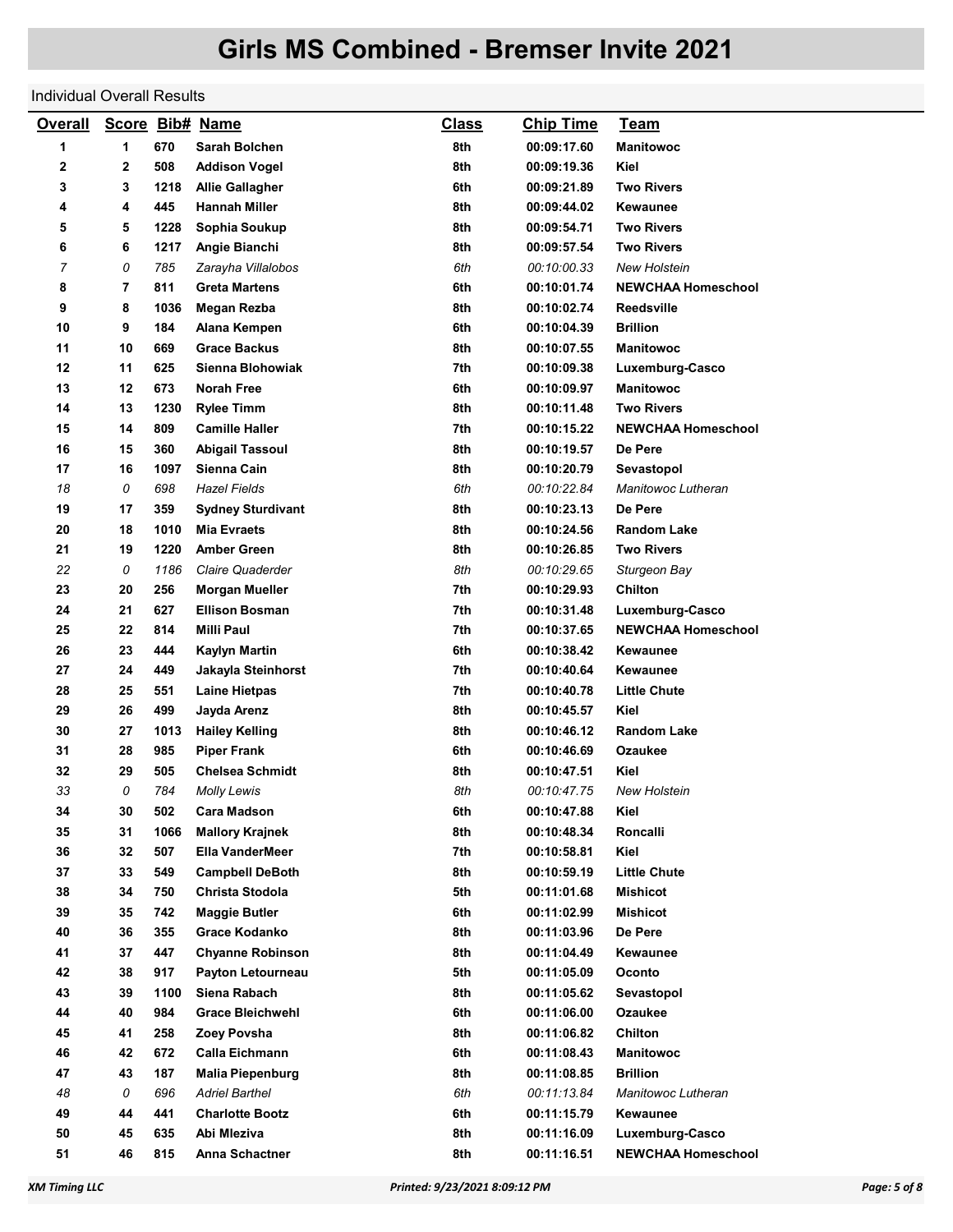| 52  | 47   | 357  | <b>Adaiah Rezachek</b>      | 7th | 00:11:16.69 | De Pere             |
|-----|------|------|-----------------------------|-----|-------------|---------------------|
| 53  | 48   | 640  | <b>Morgan Rank</b>          | 8th | 00:11:18.91 | Luxemburg-Casco     |
| 54  | 49   | 636  | <b>Maria Morozov</b>        | 7th | 00:11:19.05 | Luxemburg-Casco     |
| 55  | 50   | 1040 | JoJo Taddy                  | 6th | 00:11:20.17 | <b>Reedsville</b>   |
| 56  | 51   | 1038 | <b>Willow Spencer</b>       | 7th | 00:11:20.75 | <b>Reedsville</b>   |
| 57  | 52   | 1037 | Ella Skaletski              | 8th | 00:11:20.80 | <b>Reedsville</b>   |
| 58  | 53   | 1039 | <b>Katie Stetson</b>        | 7th | 00:11:21.60 | Reedsville          |
| 59  | 54   | 257  | <b>Aubrey Plate</b>         | 6th | 00:11:24.83 | Chilton             |
| 60  | 55   | 259  | Iyla Wieting                | 6th | 00:11:28.76 | <b>Chilton</b>      |
| 61  | 56   | 746  | <b>Emersyn Greenwood</b>    | 6th | 00:11:29.44 | <b>Mishicot</b>     |
| 62  | 57   | 556  | <b>Evelyn Van Hoof</b>      | 6th | 00:11:30.08 | <b>Little Chute</b> |
| 63  | 0    | 263  | Regan Ducane                | 6th | 00:11:32.75 | Coleman             |
| 64  | 0    | 264  | Aliza Jensen                | 8th | 00:11:35.03 | Coleman             |
| 65  | (58) | 628  | Carly Delebreau             | 7th | 00:11:35.29 | Luxemburg-Casco     |
| 66  | (59) | 638  | Katelyn Piesler             | 6th | 00:11:37.05 | Luxemburg-Casco     |
| 67  | 60   | 546  | <b>Olivia Audette</b>       | 7th | 00:11:37.62 | <b>Little Chute</b> |
| 68  | (61) | 498  | <b>Meredith Achter</b>      | 7th | 00:11:37.81 | Kiel                |
| 69  | (62) | 501  | Nina Kraus                  | 7th | 00:11:38.06 | Kiel                |
| 70  | 63   | 920  | <b>Adelyn Martin</b>        | 6th | 00:11:39.24 | Oconto              |
| 71  | 64   | 186  | <b>Grace Krueger</b>        | 8th | 00:11:39.97 | <b>Brillion</b>     |
| 72  | 0    | 644  | <b>Claire Schleis</b>       | 7th | 00:11:40.42 | Luxemburg-Casco     |
| 73  | 65   | 751  | Kenna Stodola               | 8th | 00:11:40.86 | <b>Mishicot</b>     |
| 74  | 0    | 624  | Gretta Annoye               | 6th | 00:11:41.09 | Luxemburg-Casco     |
| 75  | 66   | 926  | Sophie Trepanier            | 6th | 00:11:41.63 | Oconto              |
| 76  | 67   | 553  | <b>Audrey Moberg</b>        | 8th | 00:11:41.95 | <b>Little Chute</b> |
| 77  | 68   | 991  | Eva Van Minsel              | 7th | 00:11:42.83 | <b>Ozaukee</b>      |
| 78  | 69   | 1101 | Sadie Rikkola               | 6th | 00:11:46.07 | Sevastopol          |
| 79  | 0    | 631  | <b>Madison Frank</b>        | 6th | 00:11:48.80 | Luxemburg-Casco     |
| 80  | 70   | 914  | <b>Romy Hyland</b>          | 6th | 00:11:49.63 | Oconto              |
| 81  | 71   | 349  | <b>Samantha Christensen</b> | 8th | 00:11:50.40 | De Pere             |
| 82  | 72   | 254  | Anna Lemke                  | 6th | 00:11:53.43 | Chilton             |
| 83  | 73   | 188  | Karma Schuh                 | 8th | 00:12:03.89 | <b>Brillion</b>     |
| 84  | (74) | 1221 | Allie Hodges                | 5th | 00:12:04.37 | <b>Two Rivers</b>   |
| 85  | 75   | 183  | <b>Reese Cherney</b>        | 8th | 00:12:04.91 | <b>Brillion</b>     |
| 86  | 76   | 752  | <b>Teagan Turk</b>          | 6th | 00:12:06.15 | Mishicot            |
| 87  | 0    | 641  | Isabelle Raymaker           | 7th | 00:12:07.75 | Luxemburg-Casco     |
| 88  | 77   | 1102 | <b>Abby Rock</b>            | 6th | 00:12:08.25 | Sevastopol          |
| 89  | (78) | 745  | Kayla Dondlinger            | 7th | 00:12:08.55 | <b>Mishicot</b>     |
| 90  | (79) | 1227 | Madison O'Toole             | 5th | 00:12:09.80 | <b>Two Rivers</b>   |
| 91  | 80   | 1014 | Sabrina Phalen              | 8th | 00:12:10.80 | <b>Random Lake</b>  |
| 92  | 81   | 1016 | Lena Schoenefeld            | 7th | 00:12:11.82 | <b>Random Lake</b>  |
| 93  | (82) | 552  | Lilah McGregor              | 6th | 00:12:12.11 | Little Chute        |
| 94  | (83) | 442  | Vivian Bootz                | 8th | 00:12:15.09 | Kewaunee            |
| 95  | (84) | 253  | <b>Addison Brown</b>        | 6th | 00:12:15.72 | Chilton             |
| 96  | 85   | 1067 | Sonya McClain               | 7th | 00:12:16.50 | Roncalli            |
| 97  | 86   | 681  | <b>Emily Rabitz</b>         | 6th | 00:12:17.04 | <b>Manitowoc</b>    |
| 98  | (87) | 353  | Kaylee Hope                 | 8th | 00:12:17.56 | De Pere             |
| 99  | 0    | 1216 | Isabel Bateman              | 6th | 00:12:17.78 | <b>Two Rivers</b>   |
| 100 | 0    | 1187 | Megan Selle                 | 6th | 00:12:18.60 | Sturgeon Bay        |
| 101 | 0    | 637  | Ella Oshefsky               | 7th | 00:12:19.47 | Luxemburg-Casco     |
| 102 | 88   | 1012 | McKayla Keller              | 8th | 00:12:20.17 | <b>Random Lake</b>  |
| 103 | (89) | 350  | <b>Addison Debbout</b>      | 7th | 00:12:20.44 | De Pere             |
| 104 | 0    | 1229 | Cathryn Taddy               | 5th | 00:12:20.64 | <b>Two Rivers</b>   |
| 105 | 90   | 986  | <b>Madison Glaeser</b>      | 7th | 00:12:21.43 | Ozaukee             |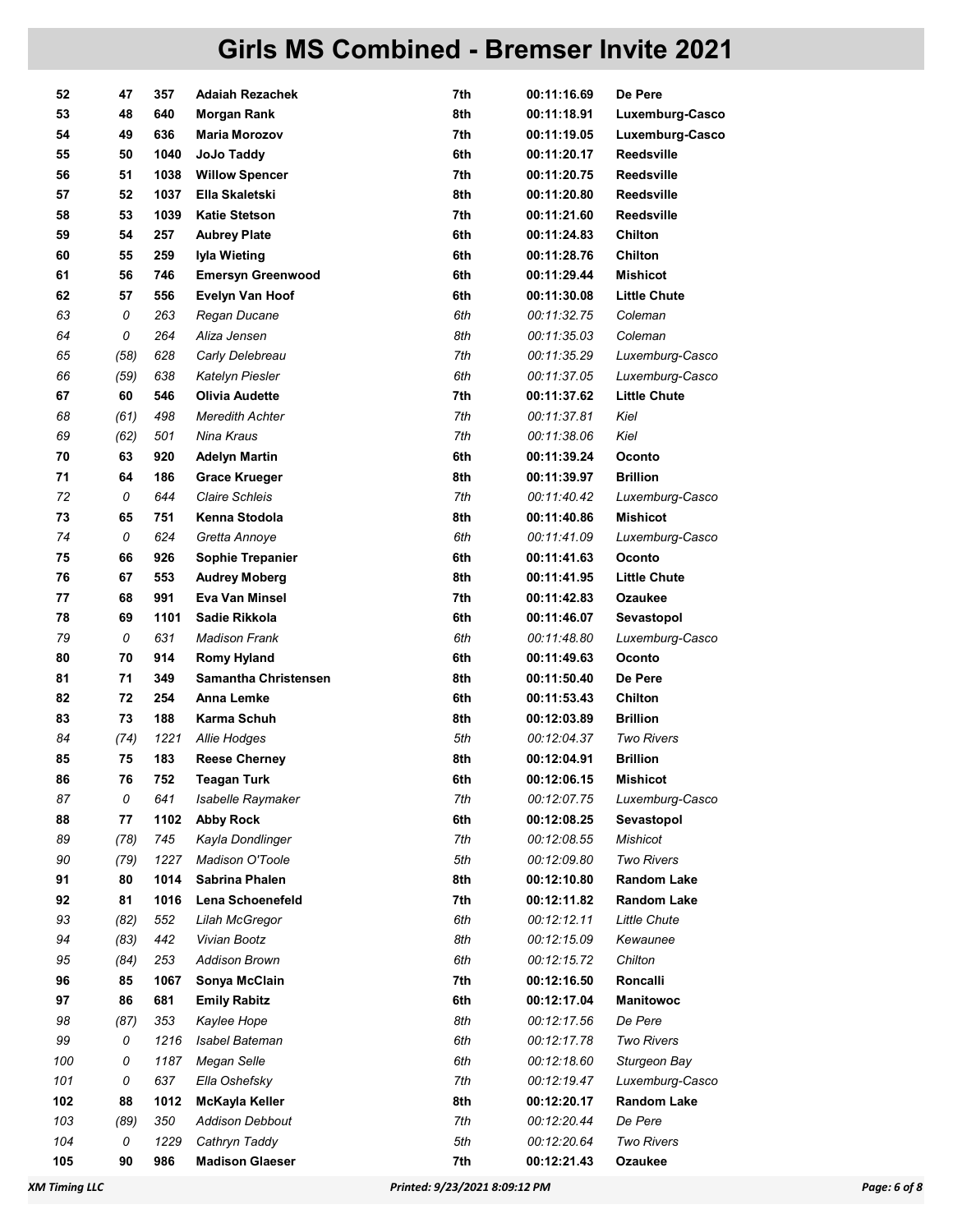| 106 | (91)  | 1035 | Clare Delsman           | 8th | 00:12:22.09 | Reedsville                |
|-----|-------|------|-------------------------|-----|-------------|---------------------------|
| 107 | (92)  | 749  | Olivia Kaczrowski       | 7th | 00:12:22.27 | Mishicot                  |
| 108 | 0     | 500  | Brianna Griffin         | 6th | 00:12:22.68 | Kiel                      |
| 109 | 0     | 503  | Peylyn Meinnert         | 6th | 00:12:23.06 | Kiel                      |
| 110 | 0     | 626  | Ayla Bonness            | 6th | 00:12:23.99 | Luxemburg-Casco           |
| 111 | (93)  | 182  | <b>Aubrey Baeten</b>    | 7th | 00:12:25.12 | <b>Brillion</b>           |
| 112 | 94    | 916  | Ashlyn LeTourneau       | 7th | 00:12:25.25 | Oconto                    |
| 113 | 0     | 741  | <b>Adeline Butler</b>   | 8th | 00:12:26.20 | Mishicot                  |
| 114 | (95)  | 443  | Emma Farr               | 6th | 00:12:28.68 | Kewaunee                  |
| 115 | 96    | 1065 | Anna Heyduk             | 7th | 00:12:31.46 | <b>Roncalli</b>           |
| 116 | 0     | 1222 | <b>Kate Klein</b>       | 5th | 00:12:34.57 | <b>Two Rivers</b>         |
| 117 | 0     | 645  | <b>Emily Tassoul</b>    | 8th | 00:12:37.24 | Luxemburg-Casco           |
| 118 | 0     | 351  | Julia Foote             | 8th | 00:12:37.82 | De Pere                   |
| 119 | 0     | 354  | Olivia Klein            | 8th | 00:12:38.54 | De Pere                   |
| 120 | 0     | 352  | Lundyn Foss             | 8th | 00:12:40.57 | De Pere                   |
| 121 | 0     | 265  | Gabby Nowak             | 6th | 00:12:43.26 | Coleman                   |
| 122 | (97)  | 547  | Jasmine Beckman         | 8th | 00:12:44.45 | <b>Little Chute</b>       |
| 123 | (98)  | 260  | Jordyn Woelfel          | 7th | 00:12:51.94 | Chilton                   |
| 124 | 99    | 810  | Sara Long               | 7th | 00:12:55.06 | <b>NEWCHAA Homeschool</b> |
| 125 | 0     | 629  | Claire DuChateau        | 7th | 00:12:56.32 | Luxemburg-Casco           |
| 126 | 0     | 647  | Baylee Wypiszenski      | 8th | 00:12:59.45 | Luxemburg-Casco           |
| 127 | 0     | 362  | Alexa Whiting           | 7th | 00:13:01.38 | De Pere                   |
| 128 | 100   | 1098 | <b>Victoria Fiscus</b>  | 8th | 00:13:05.23 | Sevastopol                |
| 129 | (101) | 1015 | Ella Rusch              | 8th | 00:13:05.60 | Random Lake               |
| 130 | (102) | 675  | Paige Hinz              | 6th | 00:13:07.17 | Manitowoc                 |
| 131 | (103) | 671  | Luna Buie               | 6th | 00:13:07.32 | Manitowoc                 |
| 132 | 0     | 676  | Joey Korinek            | 6th | 00:13:09.33 | Manitowoc                 |
| 133 | 0     | 1185 | Hannah Kiekhaefer       | 6th | 00:13:09.65 | Sturgeon Bay              |
| 134 | 0     | 1226 | Aleah Ostrom            | 5th | 00:13:20.11 | <b>Two Rivers</b>         |
| 135 | (104) | 189  | Jocelyn Tamm            | 6th | 00:13:21.33 | <b>Brillion</b>           |
| 136 | 0     | 679  | Jazzlynn Oliver         | 6th | 00:13:21.89 | Manitowoc                 |
| 137 | 0     | 450  | Emily Vogeltanz         | 8th | 00:13:22.09 | Kewaunee                  |
| 138 | 0     | 633  | <b>Charlotte Lenss</b>  | 7th | 00:13:22.12 | Luxemburg-Casco           |
| 139 | (105) | 919  | Emma Malczewski         | 6th | 00:13:26.97 | Oconto                    |
| 140 | 0     | 630  | Kailee Frank            | 8th | 00:13:32.52 | Luxemburg-Casco           |
| 141 | 0     | 554  | Isabella Shomin         | 7th | 00:13:34.01 | <b>Little Chute</b>       |
| 142 | 0     | 646  | <b>Avery Westlund</b>   | 6th | 00:13:35.04 | Luxemburg-Casco           |
| 143 | (106) | 1095 | Izzy Andreae            | 7th | 00:13:35.44 | Sevastopol                |
| 144 | 0     | 639  | <b>Illyn Proehl</b>     | 6th | 00:13:35.77 | Luxemburg-Casco           |
| 145 | 107   | 990  | <b>Adriona Stielow</b>  | 6th | 00:13:37.25 | Ozaukee                   |
| 146 | 108   | 1068 | <b>Lillian Metzger</b>  | 7th | 00:13:38.59 | <b>Roncalli</b>           |
| 147 | (109) | 989  | Millie Panske           | 6th | 00:13:39.17 | Ozaukee                   |
| 148 | (110) | 987  | Mija Kell               | 7th | 00:13:39.50 | Ozaukee                   |
| 149 | 0     | 1225 | <b>Bentleigh Miller</b> | 5th | 00:13:43.78 | <b>Two Rivers</b>         |
| 150 | 0     | 555  | Ella Suttner            | 7th | 00:13:45.23 | <b>Little Chute</b>       |
| 151 | (111) | 925  | Ella Thompson           | 5th | 00:13:46.55 | Oconto                    |
| 152 | 0     | 648  | Olivia Young            | 7th | 00:13:49.13 | Luxemburg-Casco           |
| 153 | 0     | 928  | Kiera Walker            | 6th | 00:13:53.39 | Oconto                    |
| 154 | 0     | 908  | Stella Brzozowski       | 6th | 00:13:53.84 | Oconto                    |
| 155 | 0     | 416  | Abby DeMeuse            | 8th | 00:13:54.44 | Gibraltar                 |
| 156 | 0     | 643  | Kaleigh Sagady          | 7th | 00:13:54.89 | Luxemburg-Casco           |
| 157 | 0     | 747  | <b>Belle Grossheim</b>  | 6th | 00:14:01.95 | Mishicot                  |
| 158 | 0     | 909  | Harper Burke            | 8th | 00:14:04.34 | Oconto                    |
| 159 | 0     | 924  | <b>Kiley Schultz</b>    | 5th | 00:14:05.37 | Oconto                    |